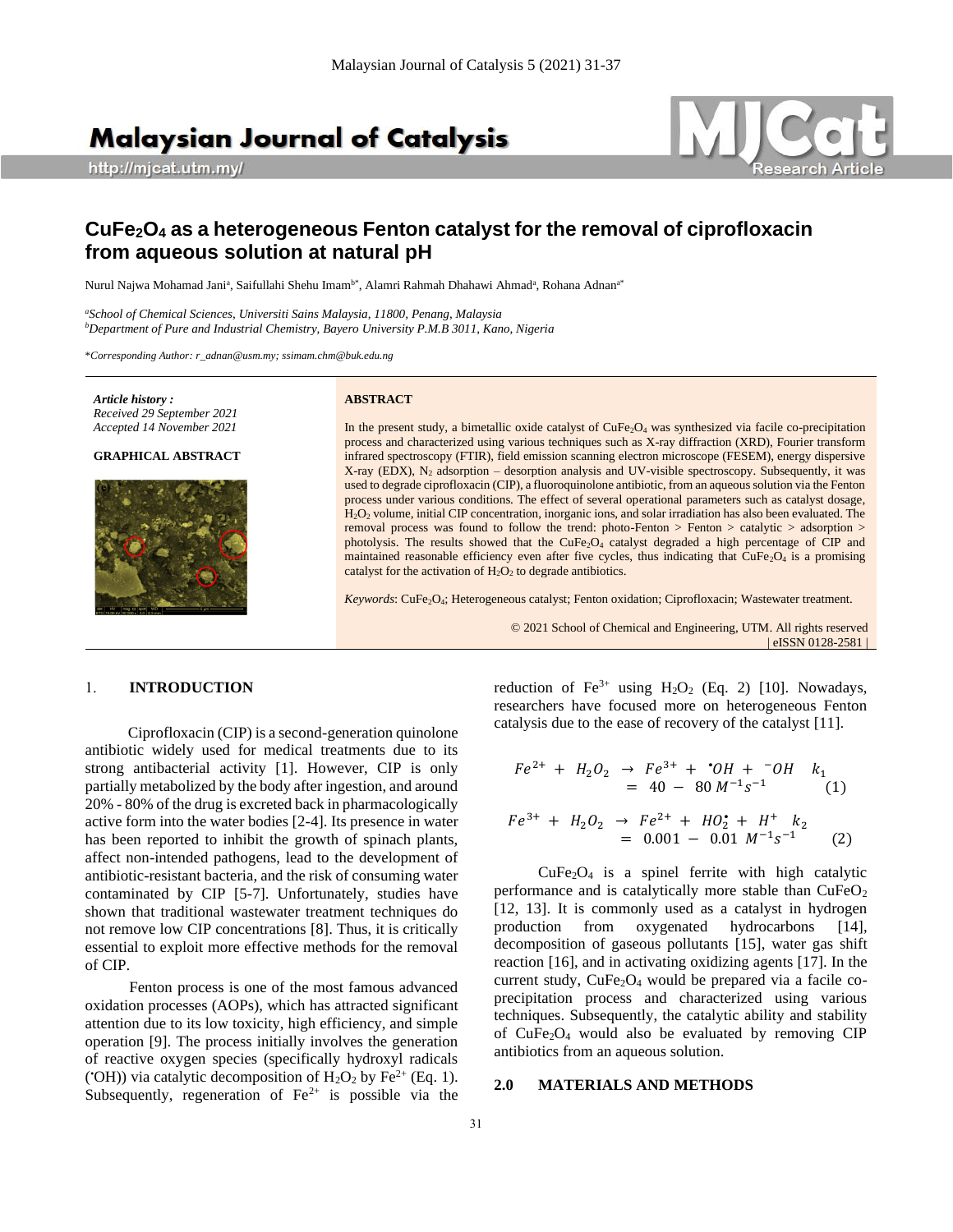#### 2.1 Chemicals

All chemicals were analytical grade and were used without further purification. Copper (II) nitrate trihydrate  $(Cu(NO<sub>3</sub>)<sub>2</sub>·3H<sub>2</sub>O)$ , iron (III) nitrate nonahydrate (Fe(NO3)3·9H2O), sodium hydroxide (NaOH), hydrogen peroxide  $(H_2O_2, 30\%)$ , sodium nitrate  $(NaNO_3)$  and sodium bicarbonate (NaHCO<sub>3</sub>) were supplied by OReC (Asia). Sodium sulphate anhydrous (Na2SO4) and sodium chloride (NaCI) were from Bendosen Laboratory Chemicals. Ciprofloxacin  $(C_{17}H_{18}FN_3O_3)$  was obtained from Fluka Chemicals. Distilled water was used during the preparation of all solutions.

## 2.2 Synthesis of  $CuFe<sub>2</sub>O<sub>4</sub>$

 $CuFe<sub>2</sub>O<sub>4</sub>$  was prepared using the method reported by Hegazy *et al.* [18] with slight modifications. As much as 0.025 moles of copper nitrate  $(Cu(NO<sub>3</sub>)<sub>2</sub>·3H<sub>2</sub>O)$  and 0.05 mole of iron nitrate  $(Fe(NO<sub>3</sub>)<sub>3</sub>·9H<sub>2</sub>O)$  were dissolved together in a beaker containing 100 mL of distilled water under continuous stirring at room temperature. The precipitation reaction was performed by adding 75 mL of 4 M sodium hydroxide solution dropwise into the above mixture with moderate stirring and reaction temperature maintained at 90 °C for 3 hours. The resulting product was filtered and washed several times with distilled water until a constant pH of ~8 was attained. The product was then dried at 60 °C in an oven overnight. Subsequently, the dried product was grounded, and calcination was performed at 400 °C for 4 hours with a heating rate of 10 °C/min under an air atmosphere. The resulting product was blackish  $CuFe<sub>2</sub>O<sub>4</sub>$ powder.

#### 2.3 Characterization

The crystal structure of  $CuFe<sub>2</sub>O<sub>4</sub>$  was characterized using X-ray powder diffractometer (BRUKER D8) with Cu-Kα radiation over  $2θ$  scanning range of  $10 - 90°$ . Surface morphology and elemental composition were investigated using Carl Zeiss Leo Supra field emission scanning electron microscope (FESEM) with Oxford instrument X-max Energy dispersive X-ray (EDX). UV-vis analysis was conducted using Perkin Elmer Lambda 35 spectrometer equipped with diffuse reflectance attachment. FTIR spectra was measured using Perkin Elmer 2000 in the wavenumber range of  $400 - 3600$  cm<sup>-1</sup>. The specific surface area of CuFe2O<sup>4</sup> was determined using Micromeritics ASAP 2020 V 4.01 at liquid nitrogen temperature  $(-196 \degree C)$ .

#### 2.4 Removal study

All experiments were conducted using a constant working liquid volume of 100 mL in 250 mL glass beakers. The effect of catalyst dosage was conducted by using various amounts of CuFe<sub>2</sub>O<sub>4</sub> (0.25, 0.50, 0.75, 1.0, 1.25 and 1.50  $g/L$ ) and 0.5 mL 30%  $H<sub>2</sub>O<sub>2</sub>$  for degrading 20 mg/L of CIP.

To investigate the effect of volume of  $H_2O_2$ , experiments were carried out by adding either 0.3, 0.5, or 0.7 mL of 30% H2O<sup>2</sup> to 20 mg/L CIP solution with 1.0 g/L catalyst dosage. The effect of initial CIP concentration was studied by adding 1.0 g/L of CuFe<sub>2</sub>O<sub>4</sub> and 0.5 mL of 30% H<sub>2</sub>O<sub>2</sub> to 100 mL of 5, 10, 15, 20, 30, and 40 mg/L of CIP solutions. Since organic pollutants and inorganic ions often coexist in real wastewater, the effect of inorganic ions on the degradation of 20 mg/L aqueous CIP solution using 0.5 mL of 30%  $H_2O_2$ was carried out by adding 10 mM of either NaCl, NaNO<sub>3</sub>,  $NaHCO<sub>3</sub>$  or Na<sub>2</sub>SO<sub>4</sub> salts. The effect of solar irradiation on the Fenton/catalytic degradation of 20 mg/L aqueous CIP solution was also studied by carrying out reactions under optimized conditions at Penang, Malaysia between 12:00 – 2:00 pm in February 2020. Finally, the used catalyst was recovered for the reusability studies, washed several times with distilled water and ethanol, and dried at 60 ºC overnight in an oven. All experiments were conducted at the natural pH of the aqueous CIP solution, which was  $7.10 \pm 0.1$ .

CIP degradation was measured spectroscopically using a Shimadzu UV-2600 UV-Vis spectrometer by withdrawing 5 mL of the reaction suspension, centrifuged immediately at 3500 rpm for 5 min, and the absorbance of remnant CIP was measured at  $\lambda_{\text{max}} = 276$  nm. The percentage of catalytic degradation of CIP was calculated using Eq. 3:

% *CIP removal*  
= 
$$
\frac{A_o - A}{A_o}
$$
 (3)

where  $A_0$  is the initial CIP absorbance before degradation and A is the CIP absorbance after degradation.

# **3.0 RESULTS AND DISCUSSION**

# 3.1 Characterization of  $CuFe<sub>2</sub>O<sub>4</sub>$  catalyst

Fig. 1(a) shows the XRD pattern of the  $CuFe<sub>2</sub>O<sub>4</sub>$ catalyst. The diffraction peaks at  $2\theta = 35.5^{\circ}$ ,  $36.9^{\circ}$ ,  $43.2^{\circ}$ , 57.8º and 62.2º corresponds to the (311), (222), (400), (511) and  $(440)$  planes of cubic CuFe<sub>2</sub>O<sub>4</sub> (JCPDS NO: 25-0283) respectively [19, 20]. The wide peak at about  $2\Theta = 23^{\circ}$  is an indication that the crystalline structure of  $CuFe<sub>2</sub>O<sub>4</sub>$ combined or interfered over amorphous surroundings [21]. The FTIR spectrum of CuFe<sub>2</sub>O<sub>4</sub> in the range of  $400 - 3600$  $cm<sup>-1</sup>$  is presented in Fig. 1(b). In general, spinel ferrites have two metal-oxygen bands in their spectra. The lower frequency band is usually located within the  $450 - 385$  cm<sup>-1</sup> region, while the higher frequency band is found within the  $600 - 550$  cm<sup>-1</sup> region [22]. In the case of the CuFe<sub>2</sub>O<sub>4</sub> catalyst, the peak at about 590 and 440 cm-1 are attributed to Fe – O and Cu – O bonds [23]. The band at about  $3400 \text{ cm}^{-1}$ is due to the hydroxyl functional group, while the peak at 1600 cm-1 is due to the bending vibration of adsorbed water molecules [24, 25]. Such results from FTIR have further confirmed the successful  $CuFe<sub>2</sub>O<sub>4</sub>$  synthesis. Fig. 1(c) is the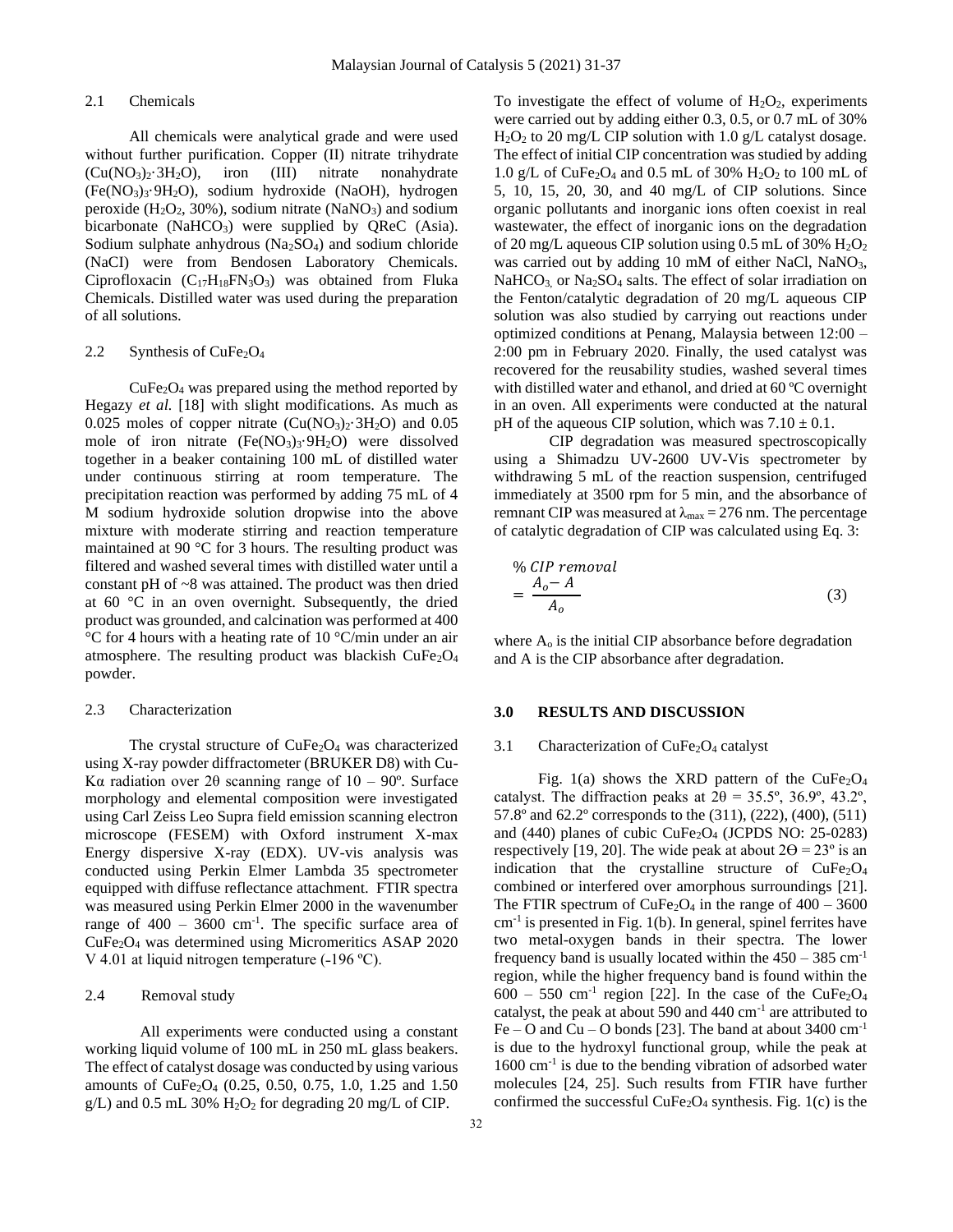

Fig. 1. (a) XRD pattern (b) FTIR spectrum (c) UV-Vis spectrum, (d) N<sub>2</sub> adsorption-desorption isotherm, (e) FESEM image and (f) EDX of CuFe<sub>2</sub>O<sub>4</sub>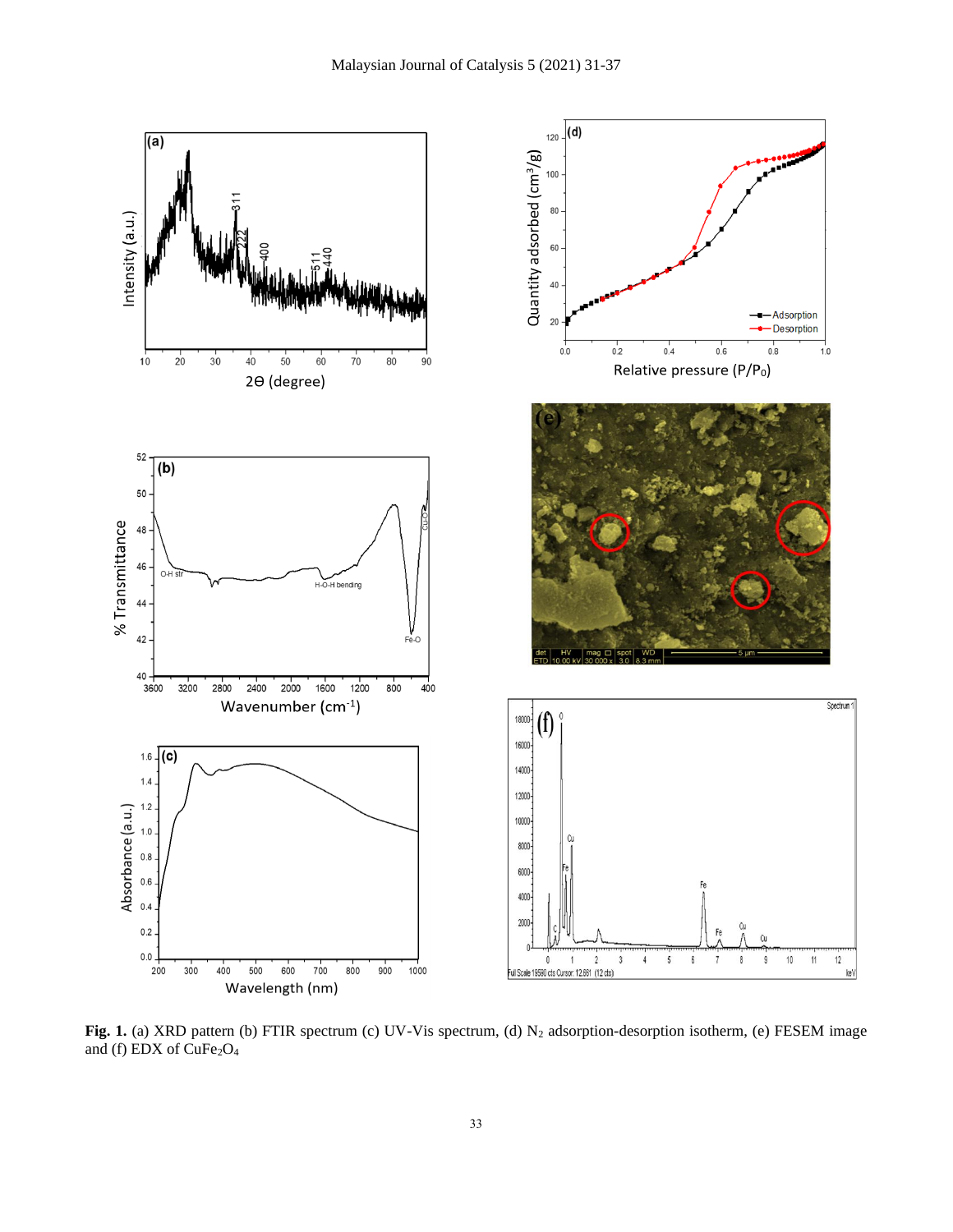absorption spectra of  $CuFe<sub>2</sub>O<sub>4</sub>$  and the absorption band between  $310 - 340$  nm is assigned to the CuFe<sub>2</sub>O<sub>4</sub> characteristic bond [26]. In the current study, a band is observed at about 320 nm and is close to the value reported for CuFe<sub>2</sub>O<sub>4</sub> by Hammad *et al.* [27].

N<sup>2</sup> adsorption-desorption isotherm curve of  $CuFe<sub>2</sub>O<sub>4</sub>$  is shown in Fig. 1(d). Based on the results, the  $CuFe<sub>2</sub>O<sub>4</sub>$  catalyst exhibits a type IV isotherm with H1 hysteresis loop which is attributed to rigid, well-defined, and unconnected pores [28]. The BET surface area of  $CuFe<sub>2</sub>O<sub>4</sub>$ was determined as  $120.15 \text{ m}^2/\text{g}$ . Fig.  $1(e)$  shows the morphology of CuFe2O<sup>4</sup> catalyst consists of irregular and agglomerated particles (some of which have been cycled). The EDX spectra presented in Fig. 1(f) confirm the presence of Cu, Fe, and O in CuFe2O4. The carbon signal could be due to the adventitious carbon from the atmosphere or the conductive tape used during analysis [29].

#### 3.2 CIP removal process

The effect of various operational parameters such as catalyst dosage, H<sub>2</sub>O<sub>2</sub> volume, initial CIP concentration, inorganic ions, and solar irradiation on CIP removal from aqueous solution via heterogeneous catalysis using  $CuFe<sub>2</sub>O<sub>4</sub>$ have been examined and the findings are discussed in the subsequent sections.

#### 3.2.1 Effect of catalyst dosage

The effect of catalyst dosage on CIP removal from aqueous solution via adsorption and heterogeneous Fenton degradation was studied using  $0.25 - 1.5$  g/L of CuFe<sub>2</sub>O<sub>4</sub>. The results are shown in Fig. 2(a-b). Based on Fig. 2a, the adsorption of CIP using  $CuFe<sub>2</sub>O<sub>4</sub>$  increases with an increase in catalyst dosage. The percentages of CIP removed after 120 min using 0.25, 0.5, 0.75, 1.0, 1.25 and 1.5 g/L of CuFe2O<sup>4</sup> catalyst were 9, 23, 29, 37, 41 and 46%. Such performance is attributed to the increase in active sites and catalyst dosage [30]. Moreover, as the removal percentage remain unchanged after 100 min, it was taken as the equilibrium time for CIP adsorption using different dosages of CuFe<sub>2</sub>O<sub>4</sub>.

In the case of heterogeneous Fenton degradation of CIP in the presence of  $H_2O_2$  using CuFe<sub>2</sub>O<sub>4</sub> catalyst presented in Fig. 2b, the percentage removal was also found to increase with an increase in catalyst dosage. The percentages removal after 120 min using 0.25, 0.5, 0.75, 1.0, 1.25 and 1.5 g/L of CuFe2O<sup>4</sup> catalyst were 29, 55, 64, 75, 79 and 80%. Such performance could be attributed to the increase in the number of active sites on the catalyst surface, which was projected to accelerate and enhance the hydroxyl radical production by the reactions of hydrogen peroxide decomposition [31]. However, only a slight increase in removal percentage was observed by increasing the catalyst dosage from  $1.25 - 1.5$  g/L. This could probably be due to the inhibition effect when iron species exist in excess, in

which they behaved as scavengers of hydroxyl radicals [32]. Based on the results obtained, the optimum  $CuFe<sub>2</sub>O<sub>4</sub>$  catalyst dosage of 1.0 g/L was used for the rest of the study.

# 3.2.2 Effect of  $H_2O_2$  volume

The optimization for  $H_2O_2$  was carried out by varying the volumes of  $H_2O_2$  from 0.3 to 0.7 mL, and the results are shown in Fig. 2c. Based on the results obtained, compared to the percentage of CIP removal recorded using 0.3 and 0.7 mL of  $H_2O_2$ , the percentage of removal using 0.5 mL of  $H_2O_2$  is higher. From the figure, increasing the  $H_2O_2$ volume from 0.3 to 0.5 mL generally had a positive effect on CIP removal because theoretically, the higher  $H_2O_2$  volume will generate more hydroxyl radical. However, this was not always the case. For instance, the degradation of CIP decreases from 70 to 56% when the volume of  $H_2O_2$  is increased from 0.5 to 0.7 mL. This could be explained by a critical concentration of  $H_2O_2$  in the Fenton process. As the concentration of  $H_2O_2$  increases beyond the critical value, it becomes a hydroxyl radical (<sup>•</sup>OH) scavenger, but the effect is more pronounced at a shorter reaction time, as reported in a previous study [33, 34]. Excess  $H_2O_2$  will also react with \*OH to form hydroperoxyl radical (HO<sub>2</sub>\*), with a lower reduction potential value than  $\bullet$ OH [35]. The HO<sub>2</sub> $\bullet$  can scavenge <sup>•</sup>OH to form water and oxygen, as shown in Eq. 4 [32]. The recombination of  $\textdegree$ OH shown in Eq. 5 could also affect the percentage removal if excess  $H_2O_2$  is present [36].

$$
H_2O_2 + \bullet OH \rightarrow HO_2^* + H_2O \tag{3}
$$

$$
HO_2^{\bullet} + {}^{\bullet}OH \rightarrow H_2O + O_2 \tag{4}
$$

$$
^{\bullet}OH + ^{\bullet}OH \rightarrow H_2O_2 \tag{5}
$$

#### 3.2.3 Effect of initial CIP concentration

The study of the dependence of percentage of removal on the initial concentration of the CIP is significant from an application point of view. For this purpose, the dependence of CIP adsorption and degradation on CIP initial concentration has been investigated over the range of 5 to 40 mg/L with an optimum  $H_2O_2$  volume of 0.5 mL. As shown in Fig. 2d, the percentage of removal via adsorption decreases from about 32 to 23% when the concentration of CIP was increased from 10 to 40 mg/L. Such effect is attributed to the high competition for active sites with the increase in initial CIP concentration [37]. In the case of the Fenton degradation process, the percentage of CIP removal using 5 to 30 mg/L does not show much difference and stays around 78-80%. However, when the concentration is 40 mg/L, the removal percentage drops to 70%. The apparent reason for this is that when the initial concentration of the CIP increases, the hydroxyl radical concentrations for all CIP remain constant since the volume of  $H_2O_2$  was fixed at 0.5 mL. Another contributing factor is that at high CIP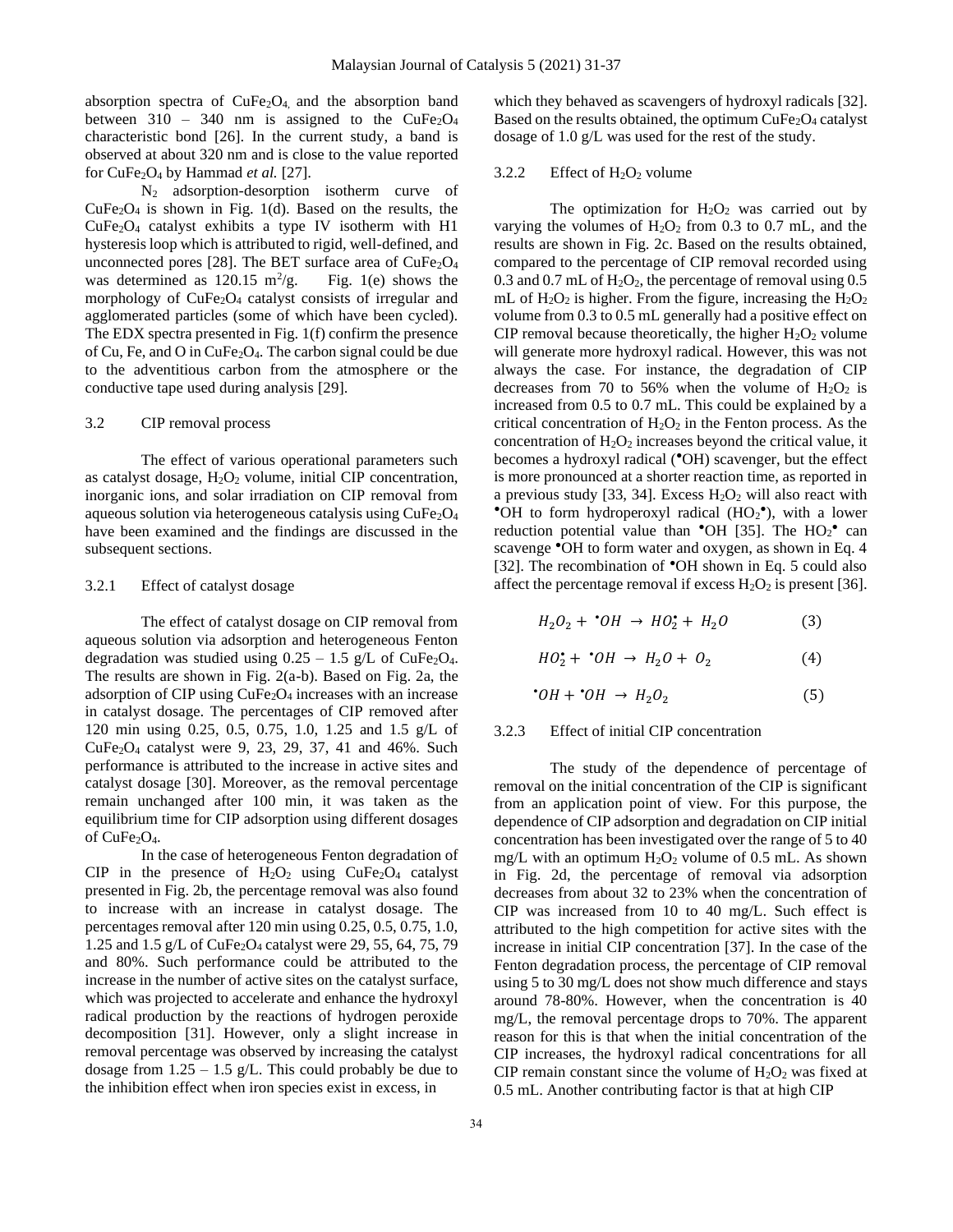

35 (d) initial CIP concentration, (e) inorganic ions, and (f) solar irradiation.**Fig. 2.** Effect of some operational parameters on the removal of CIP (a-b) catalyst dosage with and without H<sub>2</sub>O<sub>2</sub>, (c) volume of H<sub>2</sub>O<sub>2</sub>,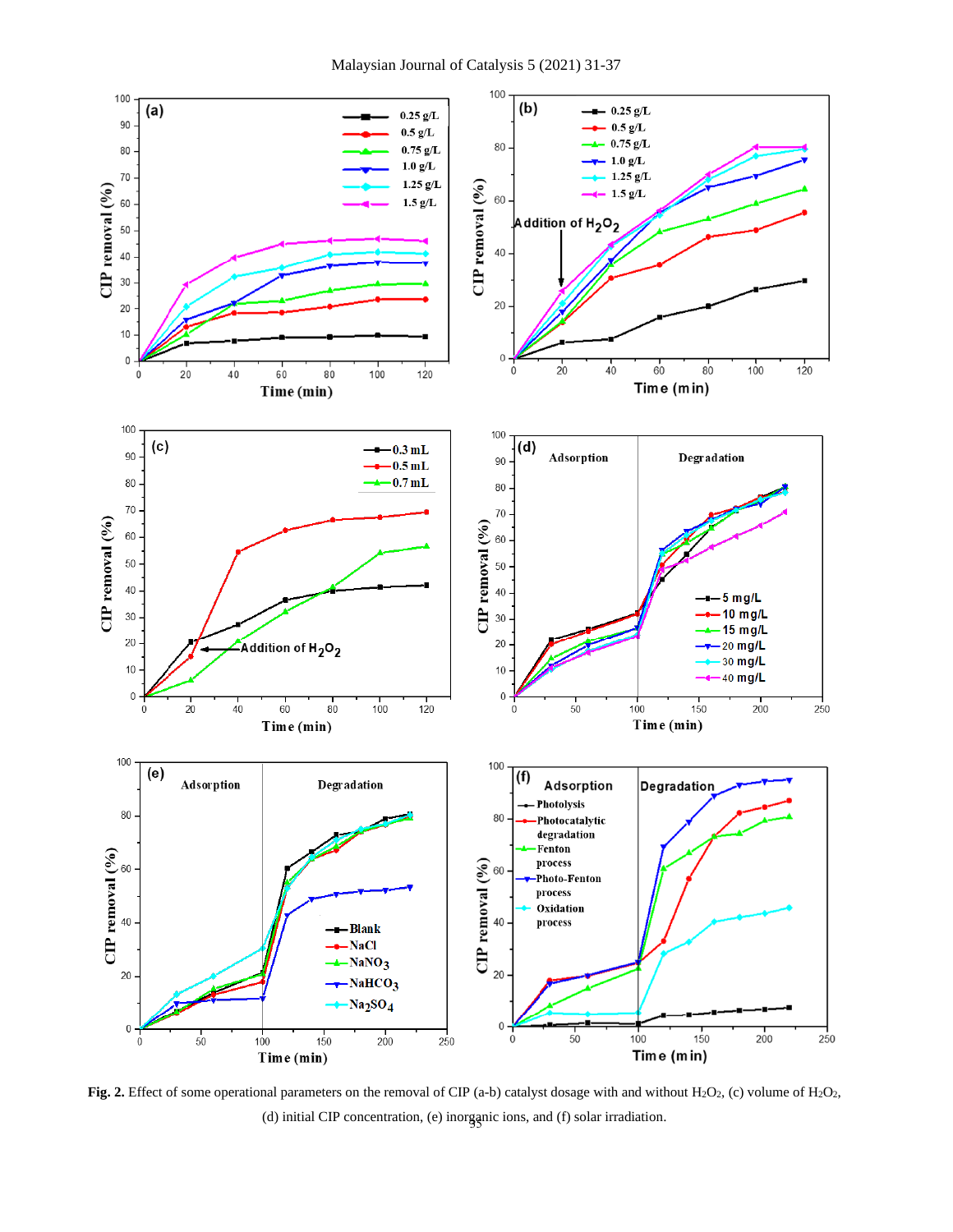concentration, the number of active sites available on CuFe2O<sup>4</sup> for hydroxyl radical production by the reactions of hydrogen peroxide decomposition also decreases due to the competitive adsorption of CIP molecules on its surface [38]. The concentration of CIP was set at 20 mg/L to reflect the higher end concentration for antibiotics found in wastewater and treated wastewater [39] and based on the results, it is expected that the catalysts will be efficient to treat CIP at concentrations lower than 20 mg/L.

#### 3.2.4 Effect of inorganic ions

The effect of various inorganic ions such as  $Cl^-$ ,  $NO_3^-$ ,  $HCO_3^-$  and  $SO_4^{2-}$  on the removal of CIP have also been studied, and the results are shown in Fig. 2e. In the presence of  $Cl^-$ ,  $NO_3^-$  and  $SO_4^{2-}$ , no significant decrease in degradation efficiency was observed. However, in the presence of  $HCO_3^-$ , the percentage removal decreased from 80.6 to 53.4%. This is because  $HCO_3^-$  is a hydroxyl radical scavenger which inhibit the degradation of CIP [40].

#### 3.2.5 Effect of solar irradiation

The degradation of CIP in aqueous solution by various processes i.e. photolysis (A), photocatalytic degradation (B), Fenton process (C), photo-Fenton process (D) and oxidation process (E) have been studied, and the results are shown in Fig. 2f. The removal of CIP from aqueous solution via photocatalytic degradation, photo-Fenton, and oxidation processes involves exposure to solar irradiation. The results showed that upon exposure of aqueous CIP solution to solar irradiation but in the absence of  $CuFe<sub>2</sub>O<sub>4</sub>$  or  $H<sub>2</sub>O<sub>2</sub>$ , a very small reduction in CIP concentration (7%) was observed. However, in the presence of  $CuFe<sub>2</sub>O<sub>4</sub>$  i.e. process B, as much as 87% removal was achieved. This showed that  $CuFe<sub>2</sub>O<sub>4</sub>$  has excellent photocatalytic ability to eliminate CIP under solar irradiation. Meanwhile, the degradation of CIP via the photo-Fenton process (D) is more effective than the Fenton process. Up to 95% removal was achieved via the former process compared to only 80% degradation efficiency recorded using the Fenton process (C). It could be possible that the formation of hydroxyl radicals is higher under light exposure (photo-Fenton process) thus leading to a relatively higher degradation efficiency compared to the Fenton process.

# 3.3 Reusability and stability of  $CuFe<sub>2</sub>O<sub>4</sub>$

The reusability and stability of a catalyst are essential for practical application. For this purpose, the recycling efficiency of CuFe2O<sup>4</sup> for the removal of CIP was studied in five cycles consecutively. Based on the result presented in Fig. 3a, the percentage of CIP removal using CuFe2O<sup>4</sup> dropped to 49% after the fifth cycle. Previously,

Wang and co-workers also observed a decrease in the percentage of norfloxacin removal using  $CuFe<sub>2</sub>O<sub>4</sub>$  as an activator of peroxymonosulfate, from 91.8 to 78.3% after four cycles [41]. They attributed such a decrease in the percentage of removal to the conglomeration of the catalyst and occupation of the active sites of  $CuFe<sub>2</sub>O<sub>4</sub>$  by norfloxacin or its intermediates [41]. However, the FTIR spectra of  $CuFe<sub>2</sub>O<sub>4</sub>$  catalyst before use and after the fifth cycle presented in Fig. 3b did not show any significant change in the functional groups, indicating that the  $CuFe<sub>2</sub>O<sub>4</sub>$  behaves as a catalyst and is structurally stable.



**Fig. 3.** (a) Reusability of CuFe<sub>2</sub>O<sub>4</sub> catalyst in the removal of CIP from aqueous solution via Fenton reaction (b) FTIR spectra of fresh and used  $CuFe<sub>2</sub>O<sub>4</sub>$  catalyst after the fifth cycle.

## **4. CONCLUSION**

In the current study,  $CuFe<sub>2</sub>O<sub>4</sub>$  catalyst was successfully synthesized via facile co-precipitation process and